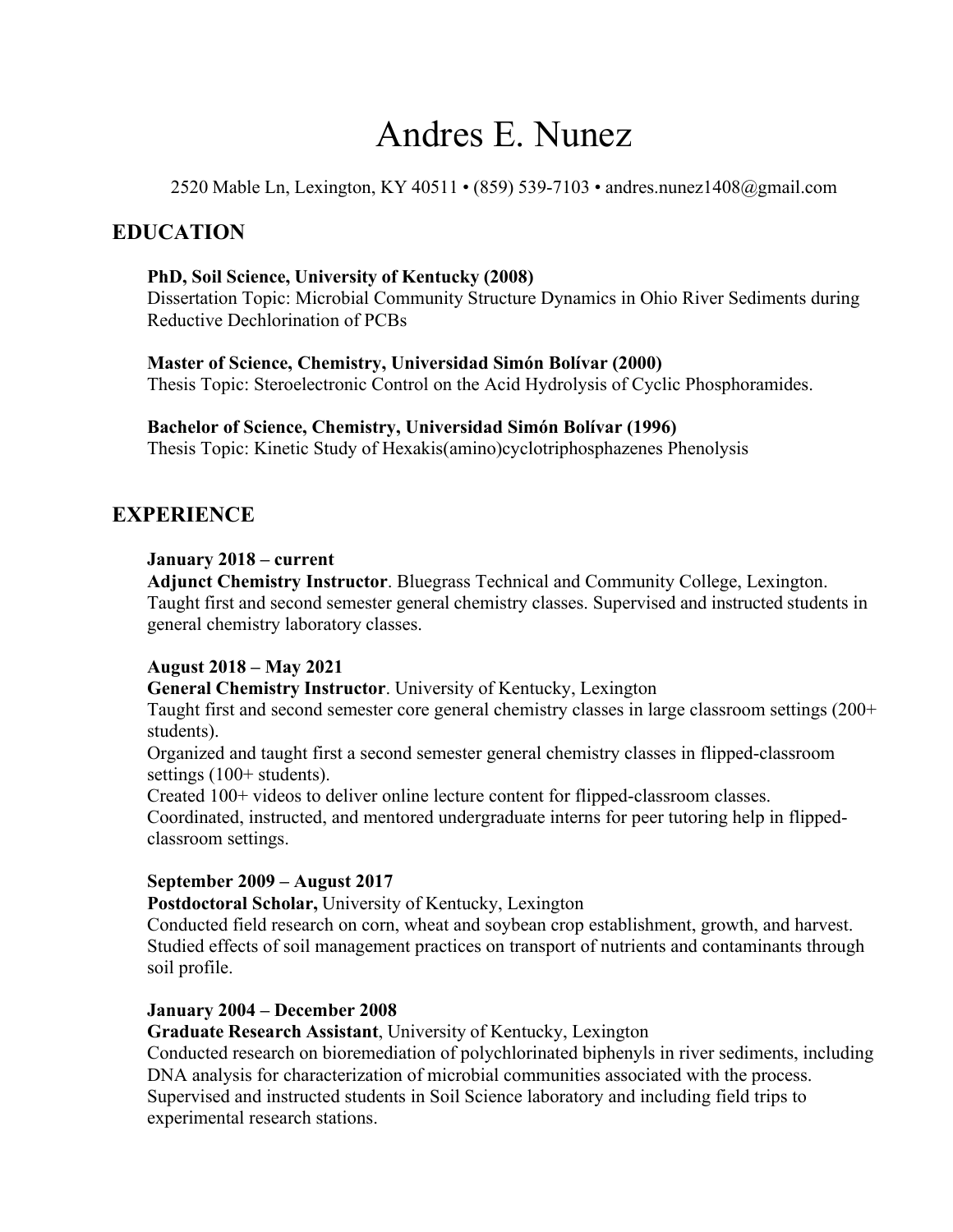## **September 2000 – December 2003**

**Assistant Professor.** Universidad Simón Bolívar, Caracas, Venezuela

Instructed students from chemistry and chemical engineering majors in elective courses such as Industrial Chemistry, Physical and Chemical Treatment of Wastewater, Atmospheric Chemistry, and Catalysis in Biochemical Processes.

Conducted research in chemical oxidation processes for wastewater treatment.

## **September 1996-May 2000**

**Graduate Research Assistant** Universidad Simón Bolívar, Caracas,Venezuela Conducted research on chemical treatment of wastewater containing phenols. Conducted research on acid hydrolysis of cyclic organophosphorus compounds.

# **May 1999 – May 2000**

**Research Analyst,** Environmental Management Unit, Universidad SimónBolívar, Caracas, Venezuela.

Conducted physical and chemical analysis of water, soil, and sediment samples. Conducted sampling and physical/chemical characterization of industrial solid waste and wastewater.

## **September 1996- May 1997**

**Field Specialist,** Environmental Management Unit, Universidad SimónBolívar, Caracas, Venezuela.

Conducted sampling and physical/chemical characterization of oil waste lagoons.

# **September 1993 – July 1995**

**Teaching Assistant,** Universidad Simón Bolívar, Caracas, Venezuela Assisted and instructed students in general chemistry laboratory classes.

# **PUBLICATIONS**

- D'Angelo, E.M., and **A. Nunez.** 2010. Effect of environmental conditions onpolychlorinated biphenyl transformations and bacterial communities in a river sediment. J. Soils Sediments 10:1186-1199.
- **Núñez, A.**, G. Pardo, and O. Núnez. 2004. Tratamiento de desechos líquidosde la industria petrolera. Nuestra experiencia en laboratorio. Degradación fotoquímica de compuestos orgánicos de origen industrial. In: Nudelman N. Editor. Química Sustentable. Ediciones UNL, Santa Fé, Argentina. pp177 – 204.
- **Nunez, A**.; D. Berroteran, and O. Nunez, 2003. Hydrolysis of cyclic phosphoramides. Evidence for syn lone pair catalysis, Org. Biomol. Chem.1:2283-2289.
- Guedez, T.; **A. Nunez**,; E. Tineo, and O. Nunez, 2002. Ring size configuration effect and the transannular intrinsic rates in bislactammacrocycles. J. Chem. Soc., Perkin Trans. 2, 2078-2082.
- Martinez, M.; **A. Nunez**, R. Lopez, F. Morales, and O. Nunez, 1999. Phenols degradation using TiO2 and UV light. Kinetic measurements in an ample pH range. Acta Cientifica Venezolana, 50(Supl. 1), 81-86.
- **Nunez, A., and O. Nunez, 1996. Bell-shaped pH-rate profile in a reactioninvolving a** pentacoordinated phosphorus intermediate. J. Org. Chem. 61:8386-8390.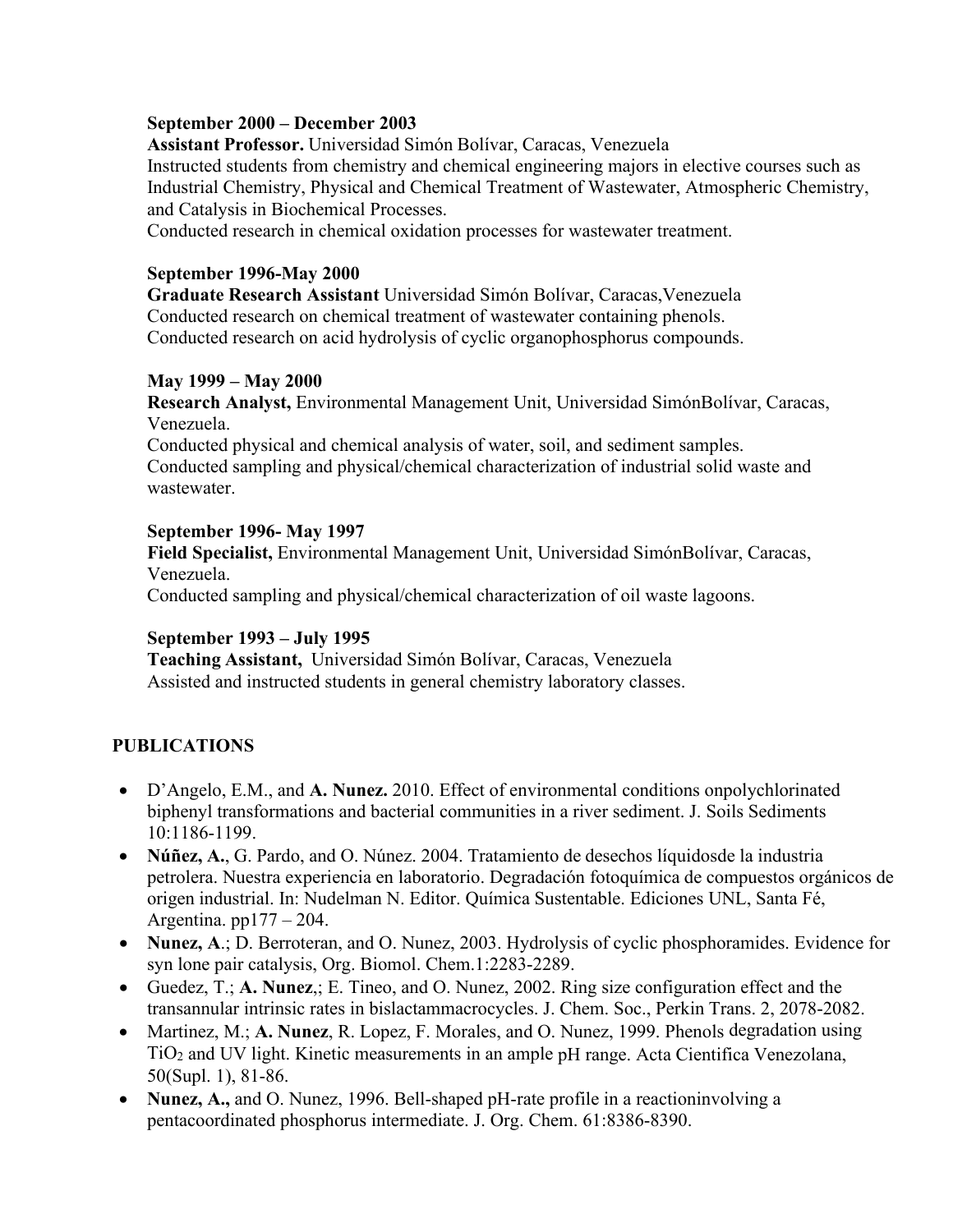# **MEETINGS**

- E.M. D'Angelo and **A. Nunez.** 2008. Microbial Population Dynamics duringPCB Bioremediation in Soils and Sediments. ASA-CSSA-SSSA International Annual Meetings, Houston, TX.
- **Nunez, A., and E.M. D'Angelo. 2007. Responses of a Bacterial Community to Temperature,** Ferrous Sulfate, and Organic Carbon in PCB-Amended River Sediments. ASA-CSSA-SSSA International Annual Meetings, New Orleans, LA.
- **Nunez, A., and E.M. D'Angelo. 2006. Phylogenetic characterization of apolychlorinated-biphenyl**dechlorinating microbial community under different anaerobic treatments. 18th World Congress of Soil Science.Philadelphia, PA.
- **Nunez, A., and E.M. D'Angelo. 2005. Microbial population dynamics duringanaerobic** polychlorinated biphenyls bioremediation in Ohio River sediments. ASA-CSSA-SSSA International Annual Meetings, Salt LakeCity, UT.
- **Nuñez, A.**, D. Berroterán, and O. Nuñez. 2002. Phospholidines Acid Hydrolysis. Evidence for Syn Lone pair Catalysis. 16th IUPAC Conferenceon Physical Organic Chemistry, San Diego, CA.
- Nuñez, O.; **A. Nuñez**, and D. Berroterán 2001. Hydrolysis of five and six membered cyclic phosphoramides. Kinetics and product formation ratio.Sixth Latin-American Conference on Physical Organic Chemistry. Porlamar, Venezuela.
- **Nunez, A., and O. Nunez 1999. Kinetic study of the acid hydrolysis of 5-membered cyclic** phosphoramides. XLIX AsoVAC annual meeting. Maracay, Venezuela.
- Martinez, M.; **A. Nunez**, R. Lopez, F. Morales, and O. Nunez, 1999. Phenolsdegradation using TiO2 and UV light. Kinetic measurements in an ample pH range. XLIX AsoVAC annual meeting. Maracay, Venezuela.
- **Nunez, A., and O. Nunez 1996. Reaction mechanism of p-nitrophenol and** hexakis(imidazolyl)cyclotriphosphazine in aqueous THF. XLVI AsoVAC annual meeting. Barquisimeto, Venezuela.
- **Nunez, A., and O. Nunez 1995. Kinetic study of the reaction between p- nitrophenol and** hexakis(amino)cyclotriphosphazine in aqueous THF. XLVAsoVAC annual meeting. Caracas. Venezuela.

# **PEER REVIEW WORK**

• Manuscript reviewed for *Soil & Tillage Research*. (1)

# **HONORS ANDAWARDS**

- Kentucky Opportunity Fellowship (2005-2007).
- Honorable mention for the MSc. thesis "Stereoelectronic Control on the Acid Hydrolysis of Cyclic Phosphoramides" (2000)
- Honorable mention for the undergraduate thesis "Kinetic study of hexakis(amino)cyclotriphosphazenes" (1996).
- Earned first place graduating class in chemistry and fourth place overall (may, 1996)
- "5<sup>th</sup> Regional Olympiad of Physics", UNEXPO (National ExperimentalPolytechnic University). 1990. First Place. Puerto Ordaz, Venezuela
- "1st Regional Olympiad of Chemistry", UNEXPO (National ExperimentalPolytechnic University). 1990. First Place. Puerto Ordaz, Venezuela
- INTEVEP Scholarship (Instituto Tecnologico Venezolano del Petroleo).1990-1996.